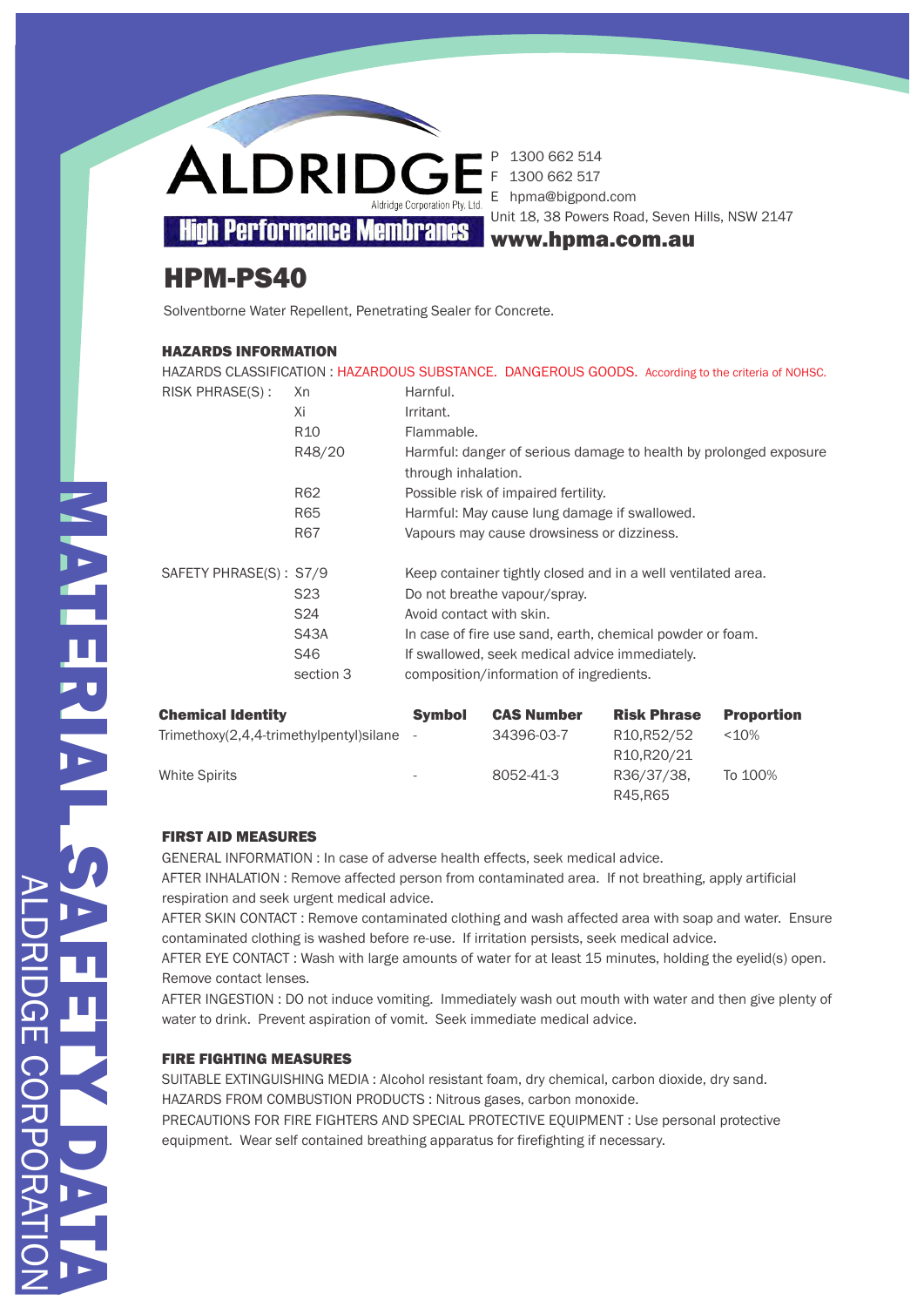1300 662 514 1300 662 517 E hpma@bigpond.com Unit 18, 38 Powers Road, Seven Hills, NSW 2147

www.hpma.com.au

#### ACCIDENTAL RELEASE MEASURES

EMERGENCY PROCEDURES : Extinguish or remove all sources of ignition and stop leak and spread of spill if safe to do so. Do not allow product to enter drains, sewers or water courses. Inform the local authorities if this occurs.

METHODS AND MATERIALS FOR CONTAINMENT AND CLEANUP : Contain the spill with sand or earth and take up with a vacuum truck or absorb with absorbent material, sand or earth. Place used absorbent in suitable sealed containers and follow state or local authority regulations and guidelines for disposal of the waste. Clean area with detergent and water.

### HANDLING AND STORAGE

PRECAUTIONS FOR SAFE HANDLING : Containers, even when empty, may contain explosive vapours. Do not cut, grind, weld or perform similar operations on or near containers. Avoid smoking, naked flames, heat or ignition sources. Vapours may ignite during pouring due to static electricity. Keep containers securely sealed when not in use. Ensure good ventilation at the workplace. Wash hands and remove contaminated clothing and protective equipment before eating, drinking, smoking or using the toilet.

CONDITIONS FOR SAFE STORAGE : Keep container tightly closed. Store product between 15-30oC, in a dry environment and out of direct sunlight. Do not allow product to freeze. Avoid smoking, naked flames, heat or ignition sources.

## EXPOSURE CONTROLS/PERSONAL PROTECTION

NATIONAL EXPOSURE STANDARDS : The time weighted average concentration (TWA) for this product is: 600mg/m3 (159 ppm), which means the highest allowable exposure concentration in an eight-hour day for a five-day working week. The short-term exposure limit (STEL) is: None specified, which is the maximum allowable exposure concentration at any time. The peak limitation is the exposure concentration never to be exceeded, where None applies to this product and if the product shows additional exposure cautions as if a sensitiser or is easily absorbed through the skin, none is indicated in this instance.

BIOLOGICAL LIMIT CONTROL : No biological limit allocated.

ENGINEERING CONTROLS : Local exhaust ventilation and/or mechanical (general) exhaust is recommended where vapours are likely to be generated. All such equipment must be intrinsically safe.

PERSONAL PROTECTIVE EQUIPMENT (PPE) : Where concentrations in air may exceed the limits described in the NationalExposure Standards, it is recommended to use a half-face filter mask to protect from overexposure by

inhalation. A type "A" filter material is considered suitable for this product. Avoid contact with the skin and eyes, and avoid breathing vapours or mists. When exposure is likely, personal protective equipment in a combination appropriate to the degree and nature of exposure, should be selected from the following: (1) Safety glasses, (2) Neoprene, butyl rubber gloves, (3) Long sleeve shirts and trousers, (4) Leather boots

CONTAMINATION : If contamination occurs, change clothing taking care to avoid skin contact with the contaminated area, and discard internally contaminated gloves and footwear. Launder contaminated clothing before reuse. Observe good personal hygiene, in particular, wash hands and remove contaminated clothing and protective equipment before eating, drinking, smoking or using the toilet.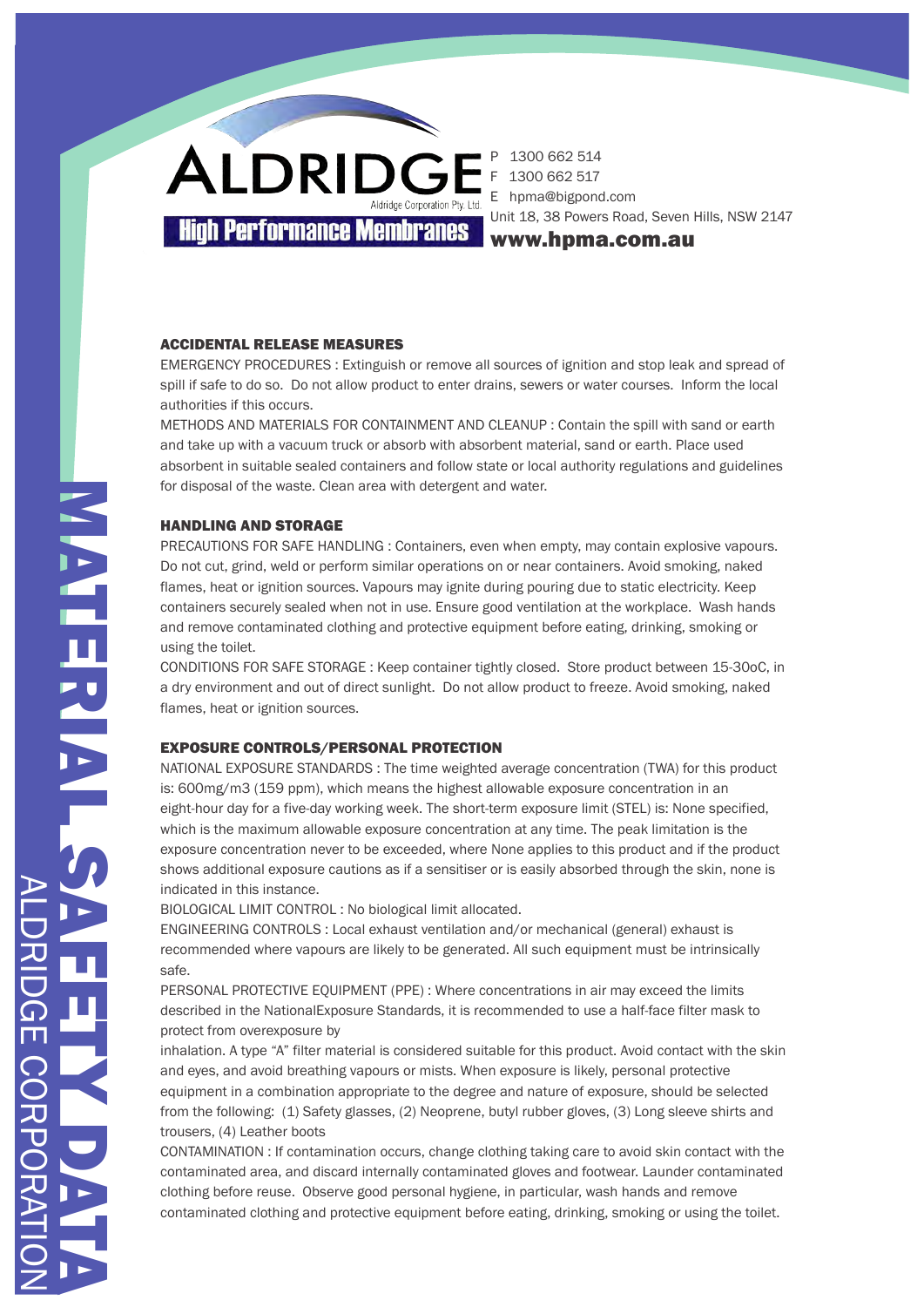1300 662 514 1300 662 517 E hpma@bigpond.com Unit 18, 38 Powers Road, Seven Hills, NSW 2147

www.hpma.com.au

## PHYSICAL AND CHEMICAL PROPERTIES

APPEARANCE : Clear liquid. ODOUR : Characteristic alcohol odour. pH : Not applicable. VAPOUR DENSITY : No information. VAPOUR PRESSURE : No information. BOILING POINT : No information. FREEZING/MELTING POINT : No information. SOLUBILITY : Immiscible with water SPECIFIC GRAVITY : 0.7-0.80 kg/l FLAMMABILITY : Highly flammable FLASH POINT : -150C LOWER EXPLOSION LIMIT : 1.0% (as a percentage of air) UPPER EXPLOSION LIMIT : 7.0% (as a percentage of air) VISCOSITY : 100 - 200 cps

## STABILITY AND REACTIVITY

CHEMICAL STABILITY : Stable. CONDITIONS TO AVOID : Heat, sparks, flame and build up of static electricity. INCOMPATABLE MATERIALS : Oxidising agents (e.g. perchlorates, nitrates etc), mineral acids. HAZARDOUS DECOMPOSITION PRODUCTS : Oxides of carbon and noxious smoke. HAZARDOUS REACTIONS : Hazardous reactions are unlikely to occur.

### TOXICOLOGICAL INFORMATION

## HEALTH EFFECTS FROM THE LIKELY ROUTES OF EXPOSURE

EYES : Vapours may irritate the eyes, but will not permanently damage the eye tissue. SKIN : Contact with skin may result in slight irritation and redness. Prolonged or repeated contact and heavy skin contamination may cause skin drying and cracking and/or dermatitis with redness, itching, and swelling. This may lead to possible secondary infection.

INHALATION : This product is irritating to the respiratory tract. Exposure to large concentrations over an extended period oftime will result in muscle weakness, tingling in hands and feet, blurred vision, headaches, nausea, loss ofappetite, hallucinations, and possible loss of consciousness.

INGESTION : Produces hallucinations and narcotic effect. Ingestion of large amounts will result in drowsiness, fatigue, loss of appetite, paresthesia in distal extremities (tingling in hands and feet). Possibility of muscle weakness, cold pulsation in extremities (hands and feet), blurred vision, headache, and nausea. Vomiting may cause this product to be aspirated to the lungs resulting in chemical pneumonitis or pulmonary oedema.

CHRONIC: There is evidence of potentially irreversible damage to the peripheral nervous system, particularly arms and legs.

REPRODUCTIVE : Not established for this product.

OTHER : Not established for this product.